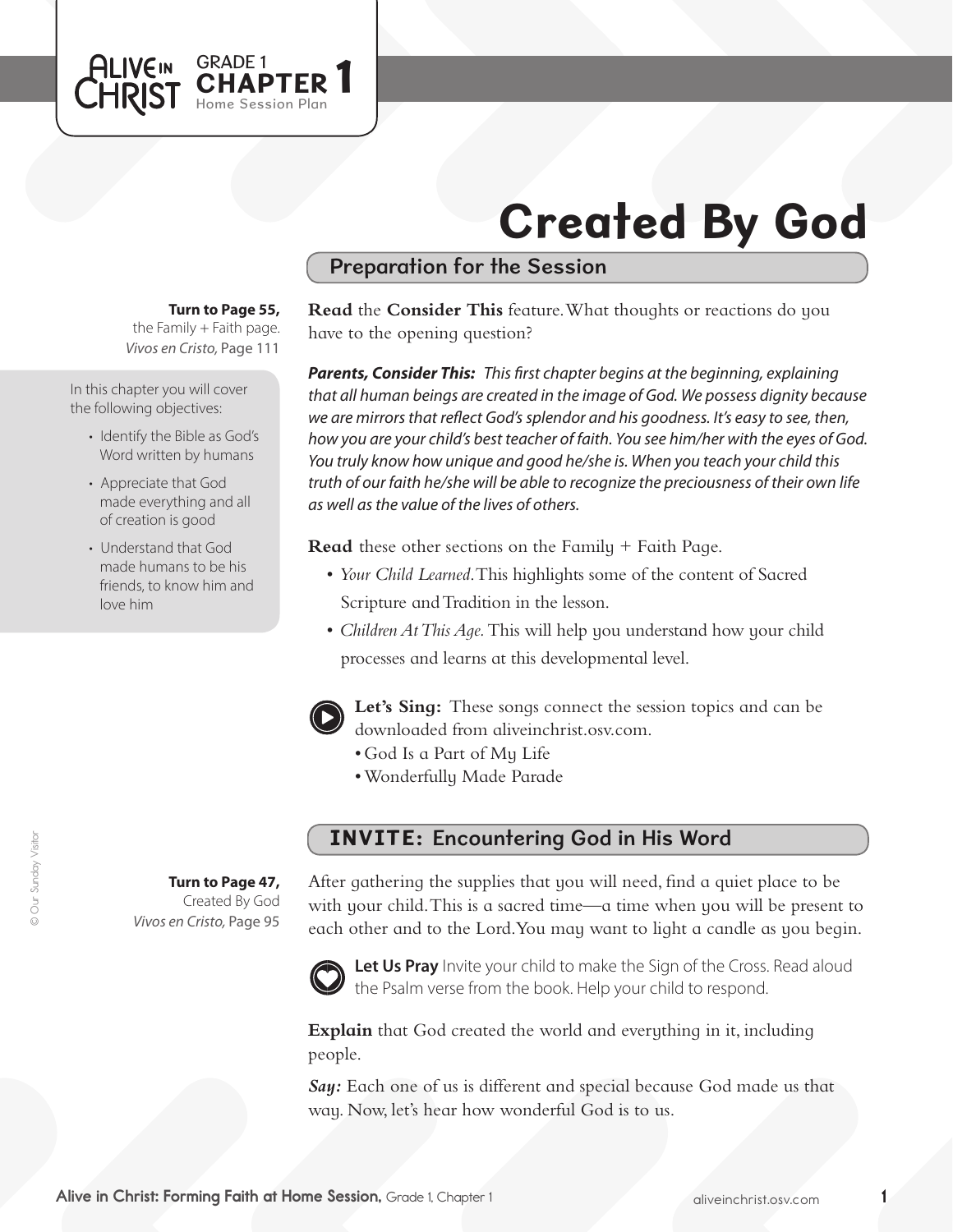**Guide** your child through the Preparing for God's Word Ritual you learned in the Introduction Session or play Track 1 of the Songs of Scripture CD.

- Proclaim God's Word in the Parchment Paper box on the page.
- Maintain several moments of silence.
- Ask: What did you hear God say to you today?

**Invite** your child to respond and also share what you heard.

Now, look at the *What Do You Wonder?* box.

Sau: God made each of us. Each one of us is created by God to be who we are. God lives in us and asks us to do things that only we can do.Tell your child the things you think are special about her/him.

# DISCOVER: Learning God's Truth

### **Turn to Page 48,**

God's Creation *Vivos en Cristo,* Page 97 **Read** aloud the first paragraph.

**Show** your child a Bible and explain that it is a holy book. It is God's book. Review the word Bible on the page and have your child find it on the cover or front page of the Bible itself.

**Read** the second paragraph.



**Proclaim** "The Garden of Eden."

- • Invite your child to find the names of the first humans in the text.
- *Ask:* What else did God create?



Work on the gold-star activity. Provide time for your child to draw themselves into the picture of creation.

*Parents, Consider This: Do you recall the wonder and awe you experienced when you first held your child? For those first months everything he/she did was a marvel; smiling, burping, turning over. You must have regularly reflected upon the intricacies of this creature. In these past several years you have had the opportunity to help your child know that he/she is God's beloved creation. You are not the only one who calls this child son or daughter. The Creator of the stars, the sun, and the moon has created your child to forever be in relationship with him.*

**Turn to Page 49,**

God Gives Life *Vivos en Cristo,* Page 99 **Share** the information in the paragraph.

*Ask:* "Who made you?"

**Tell** your child that you are going to write the word "Creator" on an index card and explain that this is a name for God. Have your child point to the word in the book and call out the letters to you as you print on the index card.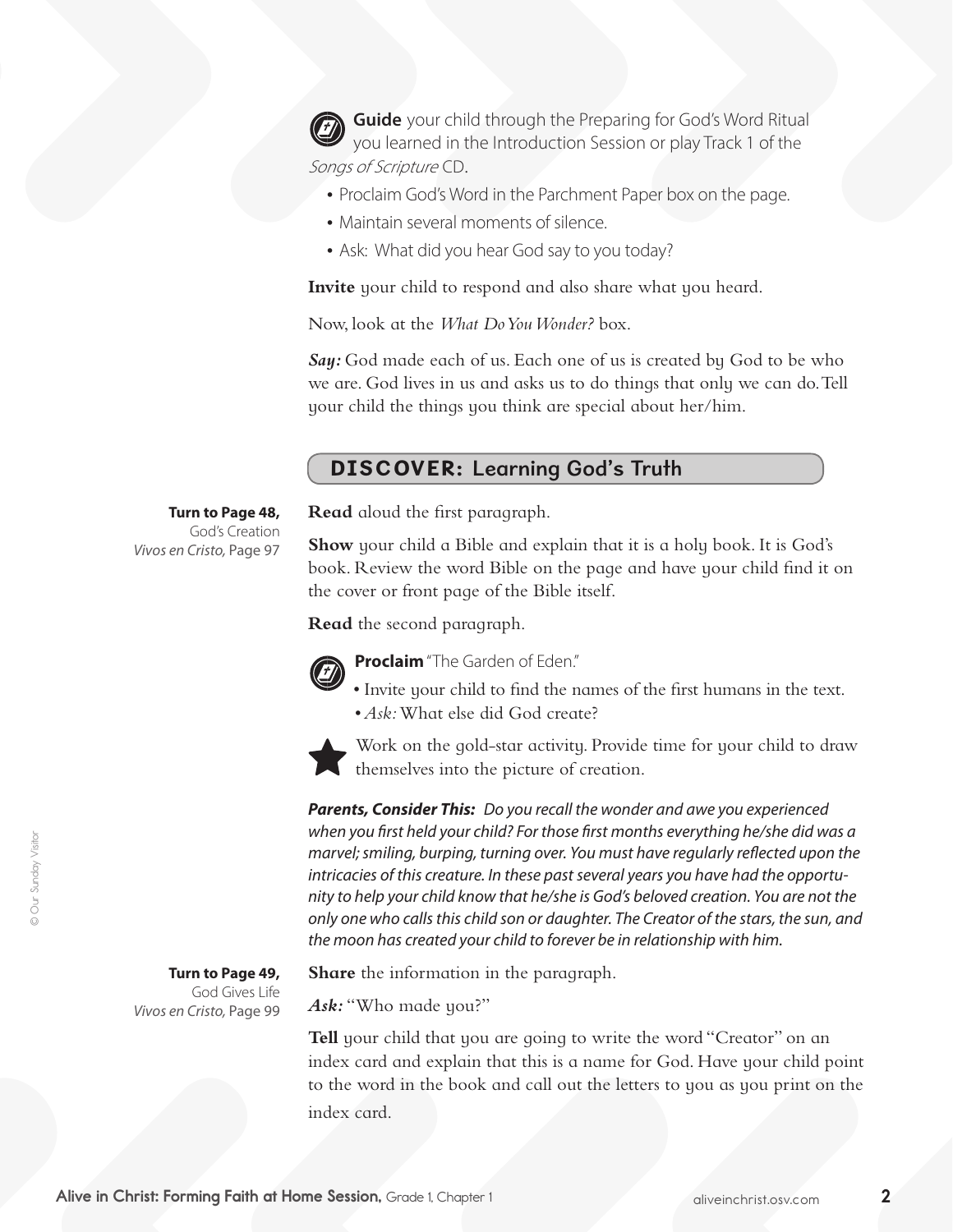**Explain** that we recognize our belief in God the Creator when we pray the Apostle's Creed at Mass. Turn to page 299 in the Our Catholic Tradition reference section in the back of the Student Book. Using the index card, ask your child to find the word "Creator" in the Apostle's Creed.

**Read** aloud the directions for the Share Your Faith activity. Help your child spell out the word "creation." When she/he is finished tell them what your favorite thing that God created is and why.

**Read** aloud "God LovesYou."

**Explain** that humans cannot see God, but they know what he is like from the things that he has made and from the Bible. Explain that God is greater and more wonderful than anything people can imagine about him.

**Point** out the picture of creation. Encourage your child to name what she/he sees.

Ask: Who is the fastest, the tallest, the loudest, the most funny, etc.?



Work on the gold-star activity. Invite your child to circle two of her/his favorite things that God made in the picture.

**Ask** the children to stand to celebrate God's wonderful world.

Read "God's World." Work together with your child to invent gestures to go with each line of the poem. Read aloud the poem a second time while your child does the gestures.You may need to remind him/her of what they need to do as you go.

**Work** on the Connect Your Faith activity with your child. Have them trace the letters to write the word.

**Turn to Page 50,** God Loves You *Vivos en Cristo,* Page 101

**Turn to Page 51,**  God's World *Vivos en Cristo,* Page 103